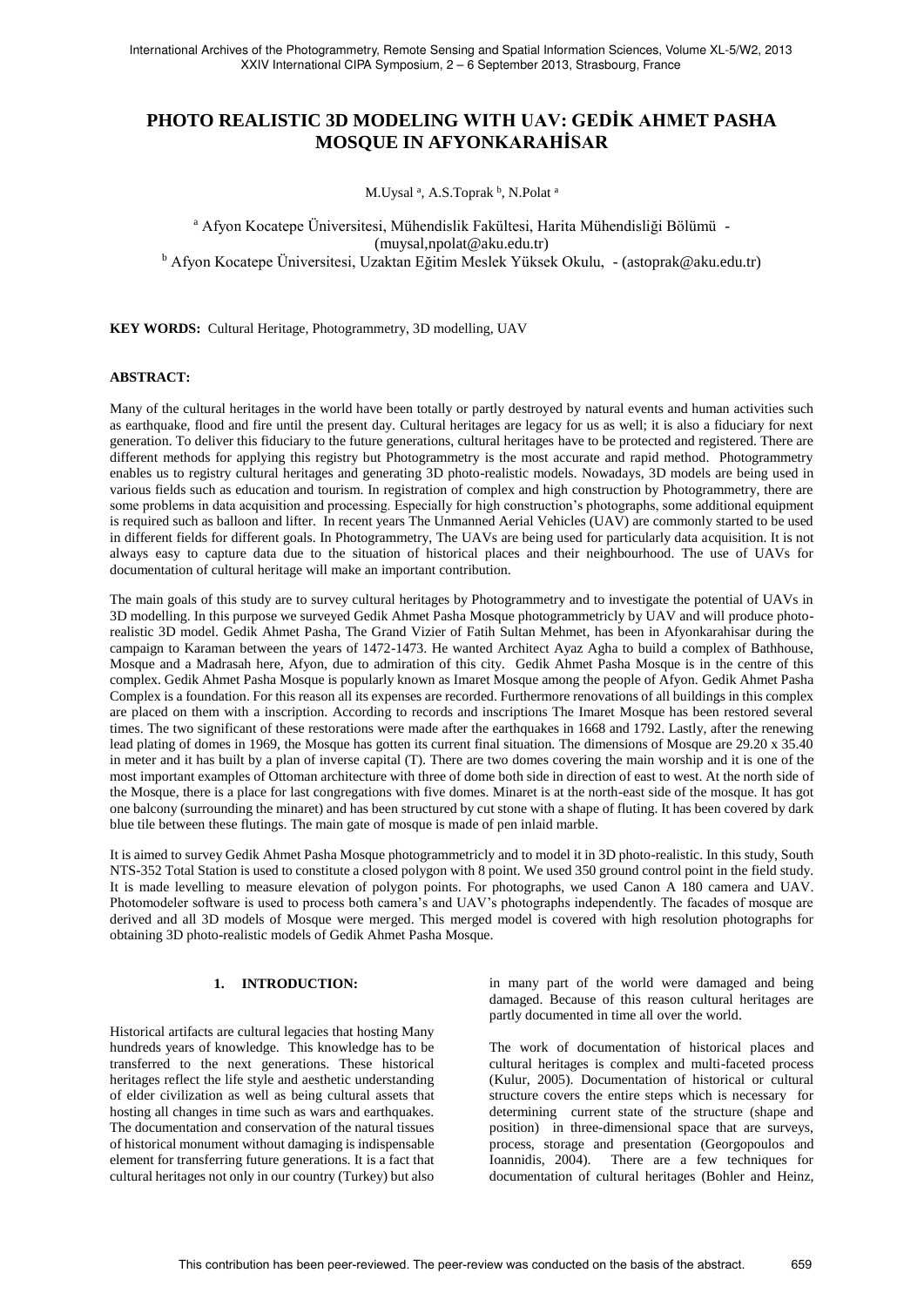1999). These techniques which are very important and necessary, are traditional surveys, topographic techniques, photogrammetric surveys and scanning technique (Bohler and Heinz, 1999, Scherer, 2002).

Nowadays, reconstruction of building in 3D model is very popular due to the developments in digital photogrammetry parallel to computer technology (Yakar et al., 2011). Today 3D building models become almost indispensable for city planning and tourism (Suveg and Vosselman, 2000). At this point, it is a huge advantage that photogrammetry can provide reliable information in a short time (M. Yakar and H.M. Yılmaz, 2008). But for high buildings, sometimes it is difficult to get proper photographs. The Unmanned Arial Vehicles are solving this problems.

UAVs are to be understood as uninhabited and reusable motorized aerial vehicles which are remotely controlled, semi-autonomous or have a combination of these capabilities, and that can carry various types of payloads, making them capable of performing specific tasks within the earth's atmosphere, or beyond, for a duration, which is related to their missions (Blyenburgh P.1999) The term UAV is used commonly in the computer science and artificial intelligence community, but terms like Remotely Piloted Vehicle (RPV), Remotely Operated Aircraft (ROA), Remote Controlled (RC) Helicopter, Unmanned Vehicle Systems (UVS) and Model Helicopter are often used. The RC- and model helicopters are clearly defined by the Unmanned Vehicle Systems International Assosciation as mini, close short and medium range UAVs depending on their size, endurance, range and flying altitude (Eisenbeiss, 2004, Remondino 2011b). The UAVs system was firstly applied for military goals and in time the usage of UAVs in civilian applications is increasing. In 1979 Przybilla and Wester –Ebbinghaus applied one of the earliest experiments with fixed wing UAVs for geomatics applications.

Documantation of cultural heritages requires speed and reliable data. Photogrammetry mostly full fills these needs. But the environments conditions and the size of the objects can prevent the data acquisition with classic photogrammetric methods. Today UAVs are using for photogrammetric data collections widespreadly. UAV Photogrammetry is a new terminology and describes photogrammetric measurement platforms, which operate as either remotely controlled, semi-autonomously, or autonomously, all without a pilot sitting in the platform, and the photogrammetric processing of UAV images (Eisenbeiss, 2009).

UAVs are establishing as serious alternative for traditional photogrammetric data capture, especially while aiming at mapping application with high spatial and temporal resolution. UAV-based photogrammetric data collection just requires small, light UAV platform with a control system and standard consumer grade digital camera (Haala N., et. Al, 2011)

In this study, it is aimed to reconstruction the Gedik Ahmet Pasha Mosque that is in the city of Afyonkarahisar, in 3D model by the techniques of photogrammetry. Gedik Ahmet Pasha was The Grand Vizier of Fatih Sultan Mehmet. He

made Architect Ayaz Agha to build a complex of Bathhouse, Mosque and a Madrasah here, Afyonkarahisar, due to admiration of this city. Gedik Ahmet Pasha Mosque is in the centre of this complex (Fig. 1).



Figure 1. Gedik Ahmet Pasha Mosque

## **2. DATA ACQUISITION**

For data acquisition, the control points are surveyed in local system and photographs are taken. The mosque is covered with 6 points on the polygon. Not only Angles and distances are surveyed but also levels are determined with levelling. For the detail points of the Mosque, the façade photographs of the mosque are used. In the selection of detail points, the physical properties of the surface and sharp lines are considered. Same detail point on the mosque surface is surveyed from different polygon points as a control survey. In this study 350 ground control points are used.

The photogrammetric survey on the Gedik Ahmet Pasha was realized using DJI Phantom remotely piloted quadricopter (Fig. 2) that has 10m/sc speed on horizontal and 6m/sc on vertical. The UAV can stop above the any wanted point with GPS receiver in it. But all flies for data acquisition are made manually. Sometimes the GPS signal is lost due to the high trees that surround the work field so this situation affects the photographs. Battery time for a single fly depends on weight. Phantom can fly approximately 20 minutes without any weight and nearly 8 minutes with Canon A180 camera (Fig. 3) that we used. Canon A180, has 16.0 mp resolution, is hacked and modified for taking photographs with 2 second intervals. Vibration is big problem. To reduce vibration we used sponge.



Figure 2. DJI Phantom Quadcopter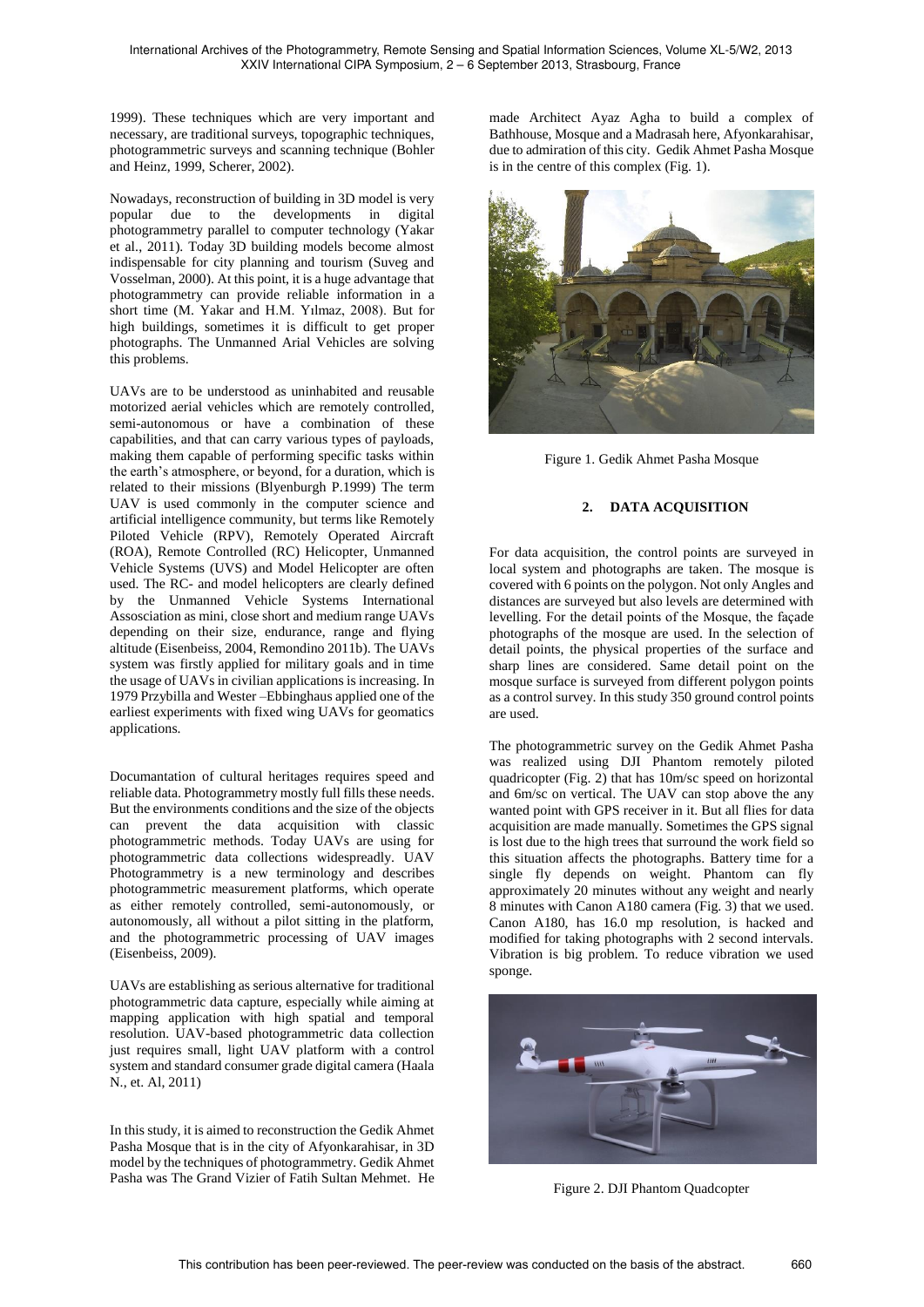International Archives of the Photogrammetry, Remote Sensing and Spatial Information Sciences, Volume XL-5/W2, 2013 XXIV International CIPA Symposium, 2 – 6 September 2013, Strasbourg, France



Figure 3. Canon A 180 Camera

#### 3. **DATA PROCESSING**

Data processing consist of coordinate calculations and generating 3D model. In the field, 8 points are established as closed polygon which is covered the building. Coordinates of points are calculated in local system with surveying and levelling. Basically all surveyed detail points data in the total station is transferred to computer. In Netcad software the 3D coordinates of point are calculated. In the field work some surveys are made for controlling the detail points as same detail point is observed from different polygon points. At the result of this controls 3 mm differences are detected between both vertical surfaces and horizontal surfaces. At the end of all calculations and controls, the coordinates of points are saved in .txt format.

Camera calibration parameters of Canon A180 camera (Fig.4) are calculated in PhotoModeler software and saved as .cam format. For absolute orientation the .txt and .cam files are used. After orientation processes we are ready for drawing. All facades are drawn from photographs which have different angles for same façade (Fig.5, 6). Some details on the surface are defined from single photographs to surface. All façades are drawn stone by stone (Fig.7). At the end of the drawing, 3D model is consisted (Fig.8, 9). This model is covered with tissue automatically but some problems related covering are solved by selecting photographs manually. At the final stage, the orthophotos and facade drawns import to AutoCAD software to producing base plate.

| Vame                         |   |    |                 |
|------------------------------|---|----|-----------------|
| Canon PowerShot A810 [5,00]  |   |    |                 |
| Calibration                  |   |    |                 |
| Type<br>Calibrator           |   |    |                 |
| Focal Length                 |   |    |                 |
| 5.0873                       |   |    |                 |
| Format Size                  |   |    |                 |
| 6.1643<br>w:                 | H |    | 4.6228          |
| <b>Principal Point</b>       |   |    |                 |
| 3.2195<br>$\mathord{\times}$ |   | Y: | 2.4342          |
| Lens Distortion              |   |    |                 |
| $K1 -$<br>2.360e-003         |   |    | $P1: 2170e-003$ |
| $K2 - 4504e-005$             |   |    | P2: 1.729e-003  |
| $0.000e + 000$<br>K3.        |   |    |                 |

Figure 4: Camera calibration parameters



Figure 5. Camera points and control points for Mosque



Figure 6. Photograph angles and Mosque